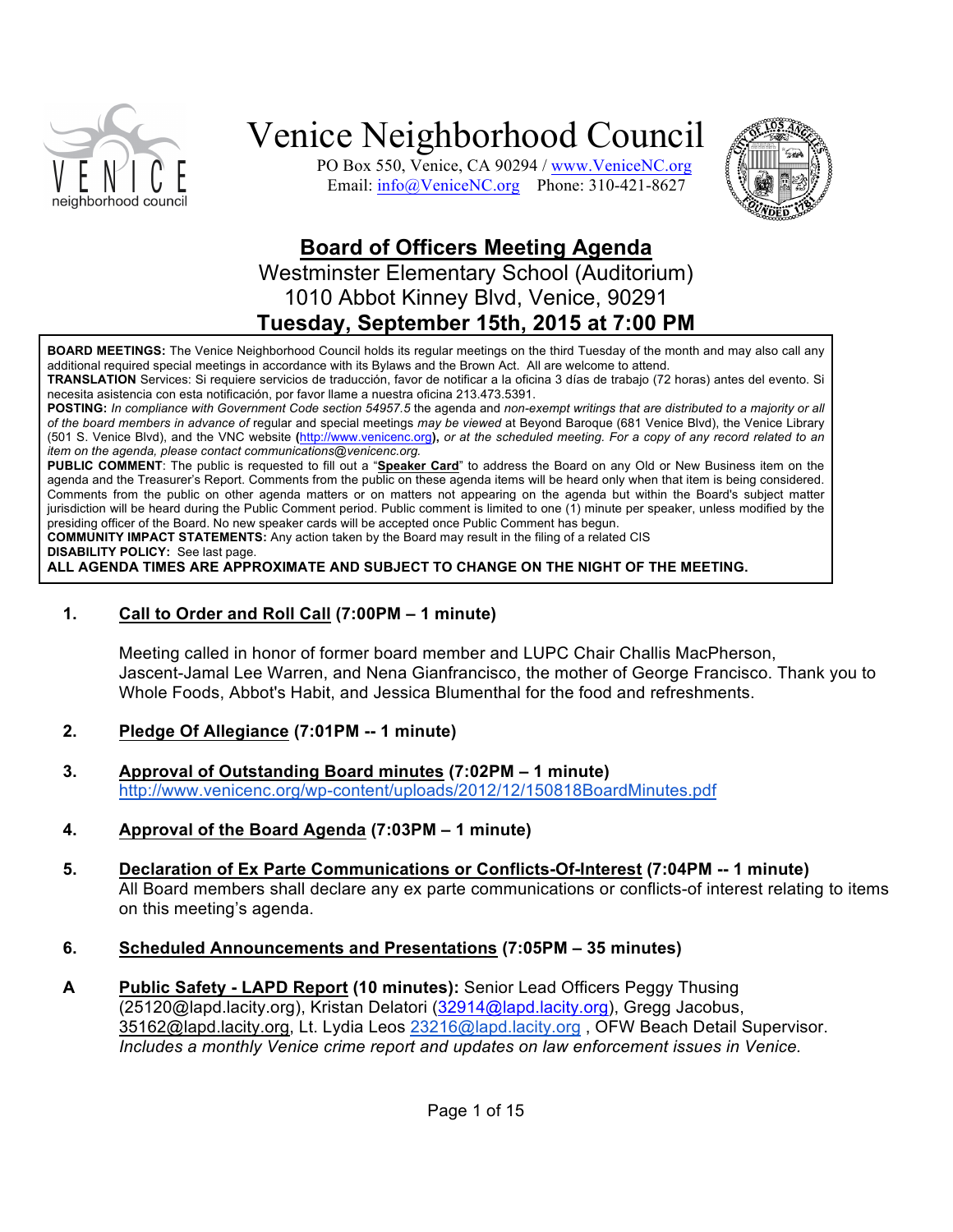

PO Box 550, Venice, CA 90294 / www.VeniceNC.org Email:  $info@V$ eniceNC.org Phone: 310-421-8627



- **B Government Reports (15 minutes)** (Representatives have standing place on the agenda, but are not always available to attend)
	- City Councilmember Mike Bonin, Field Deputy, Jesus "Chuy" D. Orozco, 310-568-8772 (jesus.d.orozco@lacity.org)
	- Congressman Ted Lieu, Representative Janet Turner, 310-496-9896 janet.turner@mail.house.gov
	- State Senator Ben Allen, Representative Fernando Morales, 310-318-6994 (fernando.morales@sen.ca.gov)
	- State Assemblyperson Autumn Burke, Rep Odysseus Bostick, 310-412-6400 (odysseus.bostick@asm.ca.gov)
	- LA County Supervisor Sheila Kuehl Westside Field Deputy Rachel Zaiden, 213-974-3333 (rzaiden@bos.lacounty.gov)
	- Mayor Eric Garcetti, Westside Deputy, Daniel Tamm, 213-978-0836 (Daniel.Tamm@Lacity.org)
	- Ejiah Cooper Oakwood Rec Park Director, 310-452-7479 (ejiah.cooper@lacity.org)

### **C VNC Announcements (5 Minutes)**

- President Mike Newhouse (President@VeniceNC.org)
- Vice President Marc Saltzberg (VicePresident@VeniceNC.org)
- Westside Regional Alliance of Councils- Mike Newhouse, WRAC President, Marc Saltzberg, VNC Representatives. (Chair@westsidecouncils.org),
- Los Angeles Neighborhood Council Coalition (LANCC) Ivan Spiegel (Parliamentarian@VeniceNC.org)
- VNC Representative to DWP: Dede Audet
- Venice Chamber Of Commerce: Catherine Chevalier, President (Catherine@notmaurice.com)

### **7. General Consent Calendar (7:35PM -- 1 minute)**

*[All agenda items on the Consent Calendar will pass when the Consent Calendar is approved. No discussion or Public Comment is allowed on any item. Items may be removed by any board member or stakeholder. Removed items will go to the end of the agenda and be treated as regular agenda items with discussion and public comment.]*

#### **A Bonin requests his petition regarding SMO to be publicized through VNC** Laura Silagi (lrsilagi@gmail.com)

**MOTION:** Whereas the VNC has taken positions opposing the Santa Monica Airport sending planes over Venice and

Whereas Mike Bonin has requested that his petition asking the FAA to not send planes over Venice be publicized through the VNC through emails and any other means possible

Therefore be it resolved that the VNC will take immediate action to accomplish that. Here is the link to the petition:

*https://www.change.org/p/federal-aviation-administration-put-neighborhoodsfirst?recruiter=339485303&utm\_source=share\_petition&utm\_medium=copylink*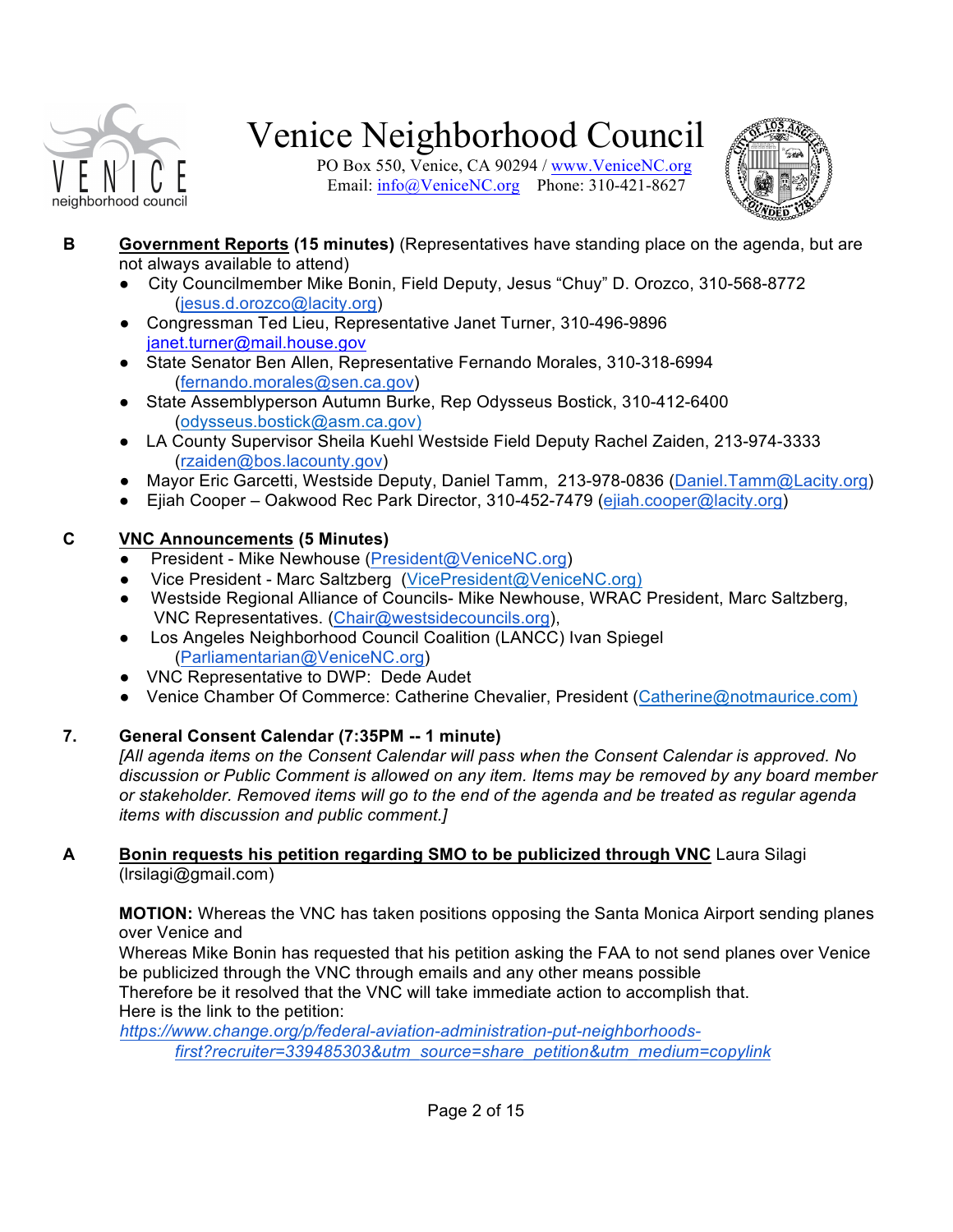

PO Box 550, Venice, CA 90294 / www.VeniceNC.org Email:  $info@$ VeniceNC.org Phone: 310-421-8627



#### **B Support for Opening Winter Shelter Early** Linda Lucks (lindalucks@gmail.com)

**MOTION:** The VNC urges Mayor Garcetti and Councilmember Garcetti open the Winter Shelter(S) early this year due to the 12% increase in homelessness, resulting crime, the severe loss of affordable housing and predicted El Niño storms.

Under the previous Mayor and Councilman Rosendahl, the WLA Armory was opened 6 weeks earlier than the scheduled 11/1 opening at a cost of \$110, 000. \$20,000 was provided by The CM and \$90,000 by the Mayor's office.

Further, the VNC urges the Mayor to recruit all areas of the City to open shelters early.

#### **C Indigenous Peoples Day** Mike Bravo Jr. (mike.bravo@venicenc.org)

**MOTION** relating to Indigenous Peoples' Day; declaring the second Monday in October as Indigenous Peoples' Day in the Neighborhood of Venice, California; encouraging our Los Angeles City government and other institutions to recognize the Day; and reaffirming the Venice Neighborhood Council's (VNC) commitment to encourage community diversity by promoting the well-being and growth of Los Angeles' American Indian and Indigenous community; and demonstrating that the Venice, California community values tribal members' history, culture, welfare and contributions to the community.

WHEREAS, the Neighborhood of Venice recognizes that the Indigenous Peoples of these lands that would later become known as Venice, CA have occupied these lands since time immemorial; and

WHEREAS, the Neighborhood of Venice recognizes the fact that Venice, California is built upon the homelands and villages of the Indigenous Peoples of this region (Tongva), without whom the building of the City would not have been possible; and

WHEREAS, the City values the many contributions made to our community through Indigenous People's' knowledge, labor, technology, science, philosophy, arts and the deep cultural contribution that has substantially shaped the character of our neighborhood; and

WHEREAS, the Neighborhood of Venice promotes the closing of the equity gap for Indigenous Peoples through policies and practices that reflect the experiences of Indigenous Peoples, ensure greater access and opportunity, and honor our nation's indigenous roots, history, and contributions; and

WHEREAS, Indigenous Peoples' Day was first proposed in 1977 by a delegation of Native Nations to the United Nations sponsored International Conference on Discrimination Against Indigenous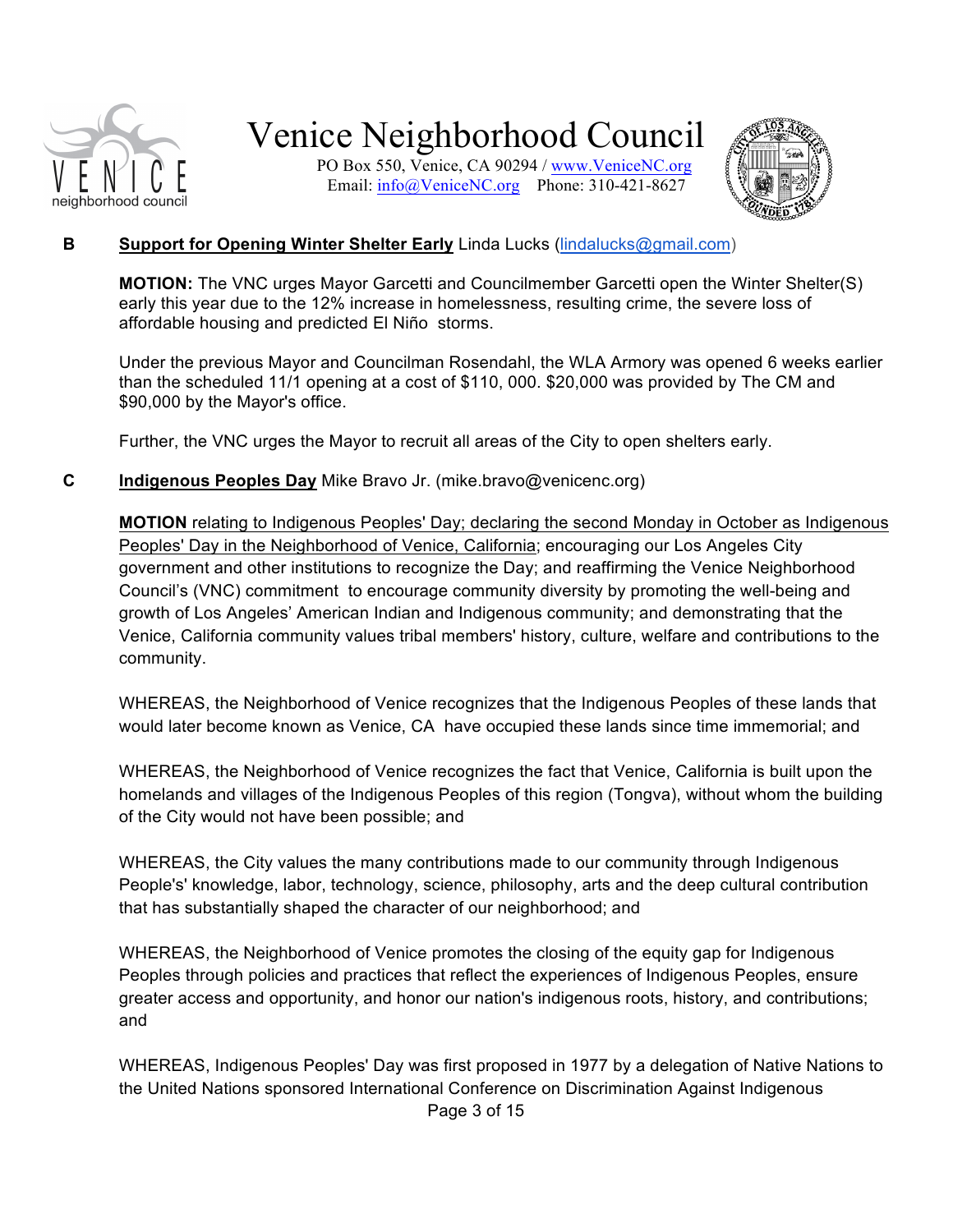

PO Box 550, Venice, CA 90294 / www.VeniceNC.org Email:  $info@V$ eniceNC.org Phone: 310-421-8627



Populations in the Americas; and has already been adopted in the United States by cities such as, but not limited to: Seattle, WA; Minneapolis, MN; Berkeley, CA; and Traverse City, MI ; and

WHEREAS, the Tongva- Kuruvugna Springs Foundation, representing the Tongva Tribe from the West Los Angeles neighborhoods of Sawtelle, Palms, Venice, Santa Monica, Mar Vista, and Del Rey already celebrate "Life Before Columbus" and support to change Columbus Day (2nd Monday of October) to "Indigenous Peoples' Day"; NOW THEREFORE

#### BE IT RESOLVED BY THE VENICE NEIGHBORHOOD COUNCIL (VNC):

1. The VNC strongly supports the proposition that Indigenous Peoples' Day shall be an opportunity to celebrate the thriving cultures and values of the Indigenous Peoples of our region; and encourages our community to participate in local Indigenous Peoples' Day celebrations and education activities; 2. The VNC strongly encourages our CD-11 Councilman Mike Bonin to support and encourage the City of Los Angeles to adopt the 2nd Monday of October as "Indigenous People's Day. 3. The VNC encourages other businesses, organizations, and public institutions to recognize Indigenous Peoples' Day.

4. The VNC firmly commits to continue its efforts to promote the well-being and growth of Venice, California's and Los Angeles' American Indian and Indigenous community.

### **8. Land Use and Planning Committee (LUPC) Consent Calendar (7:36 PM -- 1 minute)**

*[All agenda items on the Land Use and Planning Committee (LUPC) Consent Calendar will pass when the LUPC Consent Calendar is approved. No discussion or Public Comment is allowed on any item. Items may be removed by any Board member or Stakeholder. Removed items will go to the end of agenda item 11. Land Use and Planning Committee and will be treated as regular LUPC agenda items, with discussion and public comment.]*

### **OAKWOOD SUBAREA**

**A 550-554 San Juan Ave, Oakwood Subarea**, RD1.5-1 zone, Land Use Plan designation: Multiple-Family Residential: Low Medium II ZA-2014-3538-CDP and ENV-2014-3539-CE & DIR-2014-2913-VSO-MEL *http://www.venicenc.org/550-554-san-juan-ave/* CITY HEARING TOOK PLACE ON JULY 30, 2015, CDP Determination issued on August 6, 2015, Coastal Appeal period pending, Mello Act Determination issued with VSO (not appealable) Project Description: demo existing 1-story SFD & new 27'4", 2-story, 6,843 sq ft SFD (66% FAR) w/attached 1,197 sq ft 5-car garage; lot tie of 550 & 554 resulting in 10,400 sq ft new lot Applicant: Rick Gunderson LUPC Staff: Robin Rudisill, Chair PUBLIC COMMENT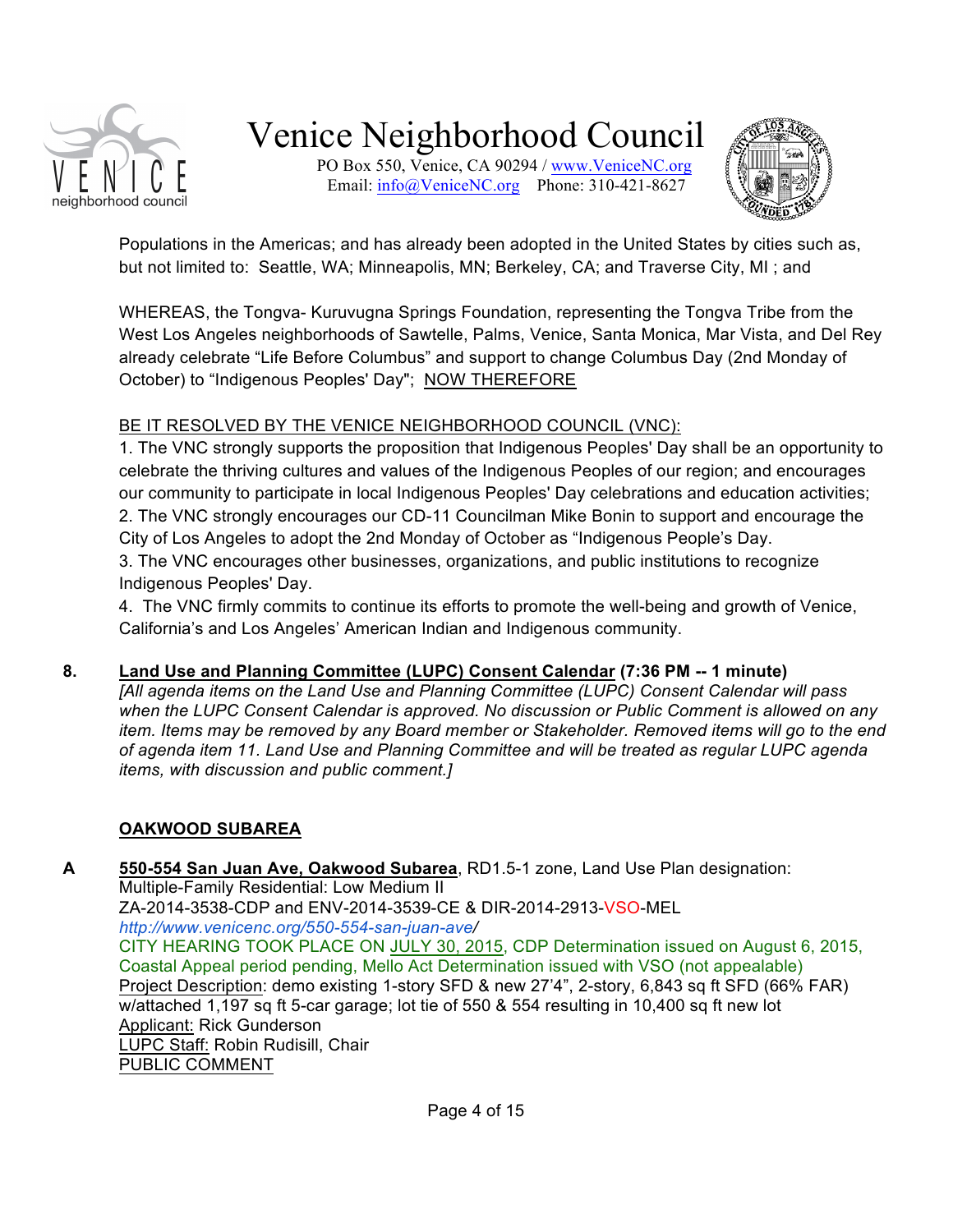

PO Box 550, Venice, CA 90294 / www.VeniceNC.org Email: info@VeniceNC.org Phone: 310-421-8627



### MOTION:

The VNC Board recommends denial of the project as presented.

## Approved by LUPC 3-0-3 (GR/MK)

**B 1100 6th Ave & 602 Westminster Ave, Oakwood Subarea**, RD1.5-1 zone, Land Use Plan designation: Multiple-Family Residential: Low Medium II ZA-2015-0056-CDP and ENV-2015-57-CE and DIR-2014-1416-VSO *http://www.venicenc.org/1100-6th-ave-602-westminster-ave/* CITY HEARING TOOK PLACE ON AUGUST 20, 2015

Project Description: demo of detached 2-car garage & construction of new 2-story, 23' 10", 1,780 sq ft  $2^{nd}$  dwelling unit with 600 sq ft attached garage & 250 sq ft roof deck, in conjunction w/existing SFD, w/5 parking spaces provided on site, on a 5,200 sq ft lot Applicant: Gerhard Pichel LUPC Staff: Robin Rudisill, Chair PUBLIC COMMENT

#### MOTION:

The VNC Board recommends approval of the project as presented.

### Approved by LUPC 7-0-0 (RA/KR)

### **NORTH VENICE SUBAREA**

**C 1421 Abbot Kinney Blvd, North Venice Subarea**, C2-1-0-CA zone, Land Use Plan designation: Commercial Artcraft ZA-2014-3427-CDP-SPP and ENV-2014-3428-MND *http://www.venicenc.org/1421-abbot-kinney-blvd/* CITY HEARING TOOK PLACE ON JULY 30, 2015 Project Description: change of use at ground floor from Parking to Retail, & at 2<sup>nd</sup> floor & mezzanine from Office to Artist-In-Residence & reduced parking (fr 7 to 5 spaces), in conjunction with an existing 2,579 sq ft building Applicant: Jeff Allsbrook LUPC Staff: Robin Rudisill, Chair PUBLIC COMMENT

### MOTION:

The VNC Board recommends denial of the project as presented as it does not provide sufficient parking.

Approved by LUPC 4-0-3 (MK/KR)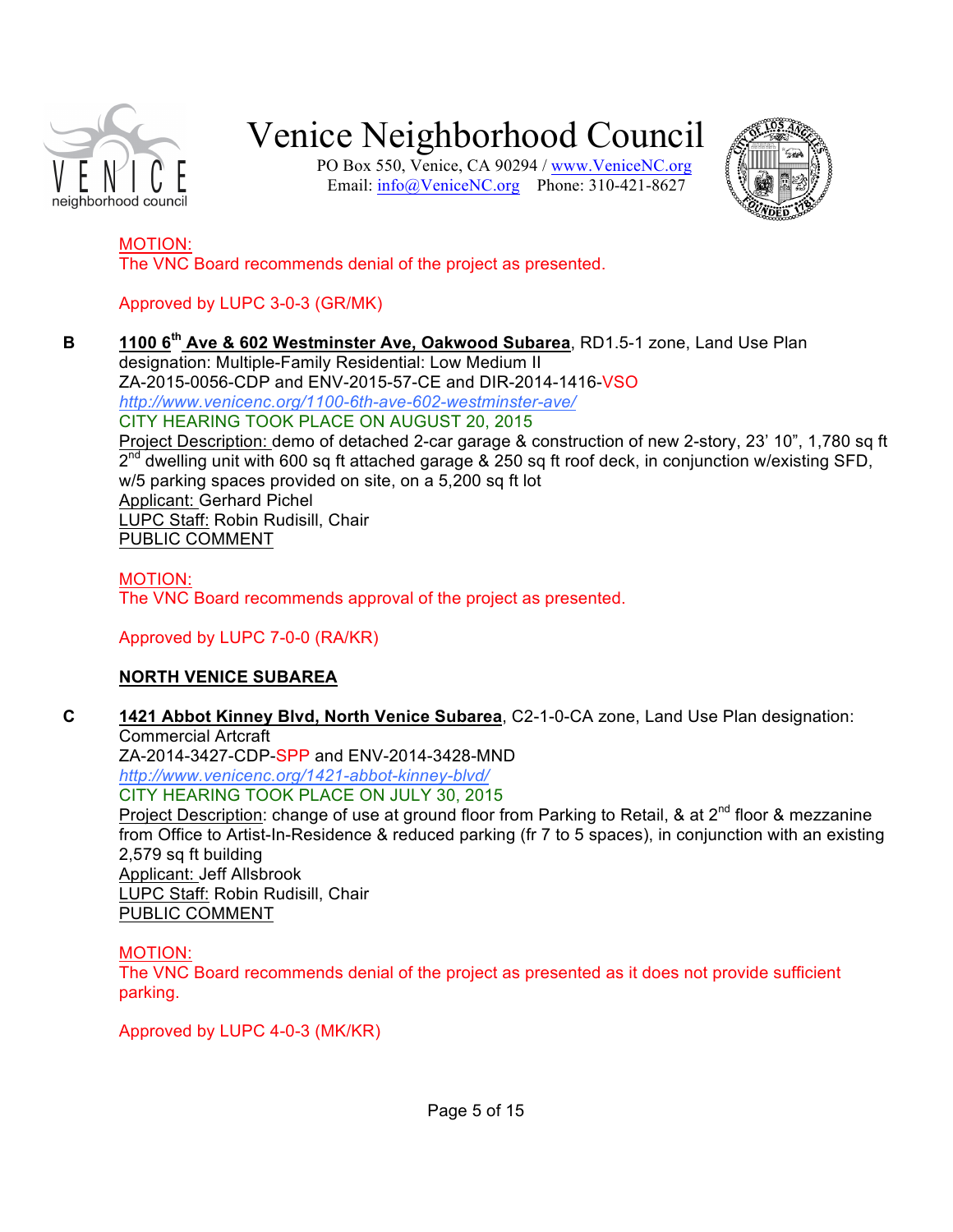

PO Box 550, Venice, CA 90294 / www.VeniceNC.org Email:  $info@V$ eniceNC.org Phone: 310-421-8627



**D 75 Windward Ave, North Venice Subarea,** C2-1-CA zone, Land Use Plan designation: Commercial Artcraft; ZA-2014-3979-CUW & ENV-2014-3980-CE and ZA-2015-2754-CEX on 7/28/15, for "minor modification to existing WTF--*(no compliance review & no CDP)*

*http://www.venicenc.org/1515-pacific-ave*

### CITY HEARING TOOK PLACE ON AUGUST 27, 2015

Project Description: Pursuant to LAMC Section 12.24-W.49, to permit the installation, use & maintenance of an unmanned WTF consisting of 10 panel antenna & 10 remote radio units that will be flush mounted on H-frames to 3 sides of the building wall of an existing 44'6" tall building, supported by 2 GPS antenna, one back-up power generator, proposed roof-mounted equipment platform, equipment cabinets, and other equipment on the rooftop of an existing building Applicant: Lena Mik, Core Development Services, for Verizon Wireless LUPC Staff: Robin Rudisill, Chair and Kathleen Rawson PUBLIC COMMENT

### MOTION:

The VNC Board recommends upholding the two prior VNC Board recommendations to deny the project at 75 Windward Ave, aka 1515 Pacific Ave, as according to the Venice Land Use Plan this building is within the boundaries of the Windward Historic Arcade, which has been identified as a significant architectural and cultural landmark in the Venice Coastal Zone and as such the WTF screens should be moved to a location where they cannot be seen from the street." The same Motion was also approved by the VNC Board on February 17, 2015, which was for the same proposal, in the same location, but was using a different street address, as the project previously proposed at 1515 Pacific Ave, for which the VNC Board approved a Motion to deny the project on October 21, 2014.

Approved by LUPC 7-0-0 (RR/MK)

**E 218 Main Street, North Venice Subarea**, M1-1 zone, Land Use Plan designation: Limited Industry ZA-2014-4079-CDP-CUB-SPP and ENV-2014-4080-MND

### *http://www.venicenc.org/218-main-st/*

### CITY HEARING TOOK PLACE ON SEPTEMBER 3, 2015

Project Description: change of use from retail to café/restaurant; conditional use to permit the sale & dispensing of beer & wine only for on-site consumption in conjunction with a 1,257 sq ft café/restaurant, with a service floor area of 250 sq ft, seating for 20 patrons total, & hours of operation from 6 am to 12 midnight Sunday through Wednesday, & 6 am to 1 am Thursday through Saturday Applicant: Jesse Feldman

LUPC Staff: Robin Rudisill, Chair PUBLIC COMMENT

### MOTION:

The VNC Board recommends approval of the project as presented.

Approved by LUPC 7-0-0 (RA/KR)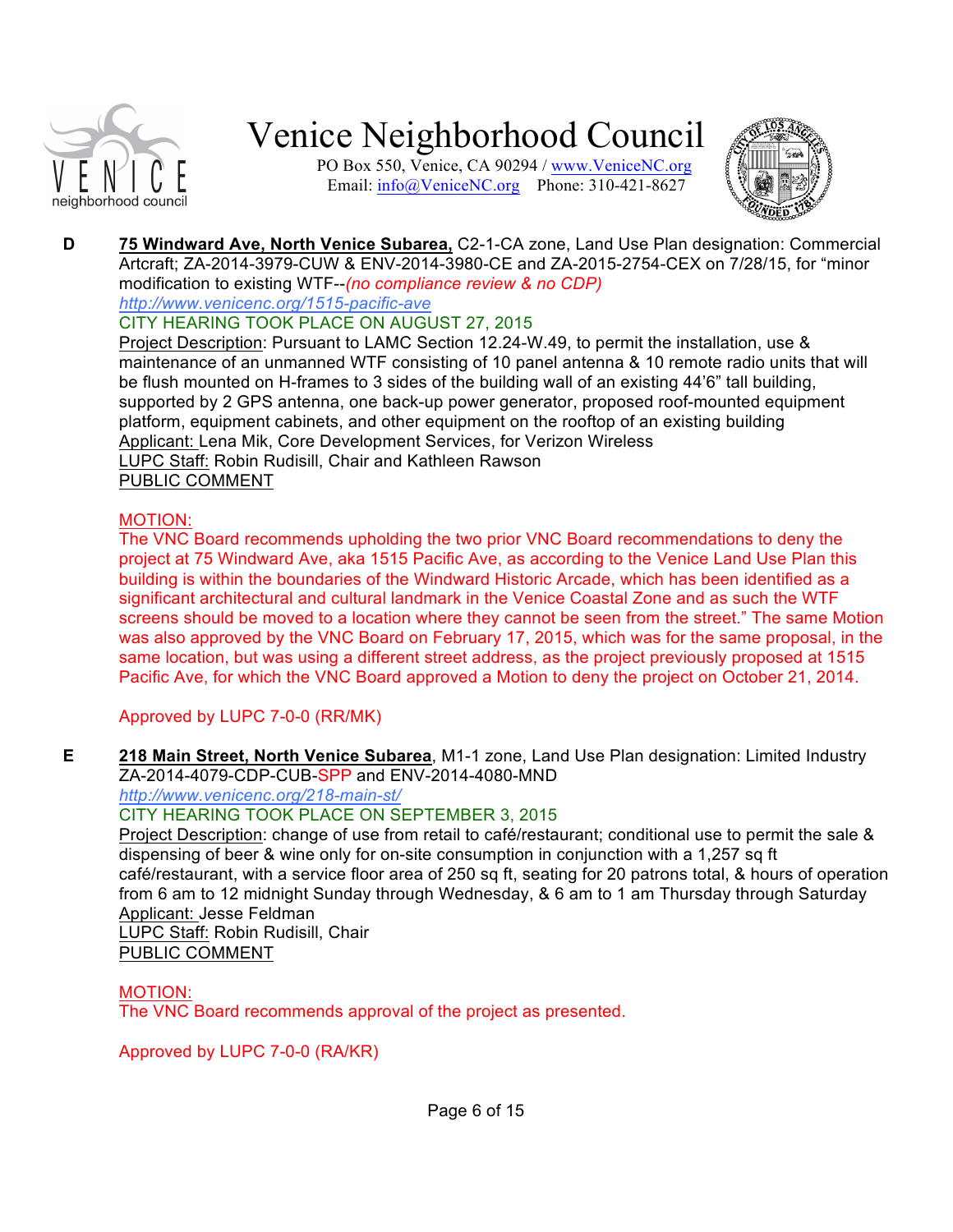

PO Box 550, Venice, CA 90294 / www.VeniceNC.org Email:  $info@V$ eniceNC.org Phone: 310-421-8627



### **F 424 Grand Blvd, North Venice Subarea**, RD1.5-1-0 zone, Land Use Plan designation:

#### Multiple-Family

Residential: Low Medium II

ZA-2014-3911-CDP and ENV-2014-3912-MND and DIR-2015-2972-MEL (HCID determined 1 affordable unit in letter issued 6-27-13, pending Mello Determination issuance) *(no compliance review)*

#### *http://www.venicenc.org/424-grand-blvd/*

### CITY HEARING TOOK PLACE ON SEPTEMBER 3, 2015

Project Description: Mello Act Determination, construction of new 24'10" tall, 2-story, 1,462 sq ft SFD w/detached 420 sq ft garage on 2,250 sq ft lot. Lot 9/424 Grand Blvd. is part of a Unified Development consisting of 6 lots (lots 6-11), from 416 Grand through 428 Grand Blvd. Applicant: Robert Thibodeau LUPC Staff: Robin Rudisill, Chair PUBLIC COMMENT

### MOTION:

The VNC Board recommends denial of the project as presented, as a separate project.

### Approved by LUPC 7-0-0 (RR/GR)

#### MOTION:

The VNC Board recommends that all 6 lots of the Unified Development—416, 418, 422, 424, 426, and 428 Grand Blvd, which includes 424 Grand Blvd., be considered together for purposes of determining Mello Act Affordable Replacement Units and feasibility study, if required, and that all four factors be considered in any such feasibility study, if required, including the economic, social, environmental and technical factors.

Approved by LUPC 7-0-0 (MK/RR)

### **MILWOOD SUBAREA**

**G 911 Milwood Ave, Milwood Subarea**, R2-1 zone, Land Use Plan designation: Multiple-Family Residential: Low Medium I

ZA-2014-3597-ZAA and ENV-2014-3598-CE and DIR-2014-1419-VSO and ZA-2014-1992-CEX *http://www.venicenc.org/911\_milwood\_ave/*

CITY HEARING TOOK PLACE ON AUGUST 6, 2015 (MELLO DETERMINATION?)

Project Description: ZAA to permit side yards of 3'6" in lieu of 4'6", in order to allow the remodeling & 1,992 sq ft  $2^{nd}$  story addition w/ 600 sq ft attached garage to an existing 1-story SFD, w/new roof deck w/RAS, with a finished height of 33'6" & floor area of 3,128 sq ft (72% FAR) on a 4,374 sq ft lot (Coastal clearance by Coastal Exemption/CEX for Major Remodel & 2nd story addition w/roof deck & RAS to existing 1-story SFD; connect detached 2-car garage w/rec room above to main SFD via 2<sup>nd</sup> floor bridge, convert rec room into master bedroom & bath, "Proj Prov") Applicant: Mike Jolly

LUPC Staff: Robin Rudisill, Chair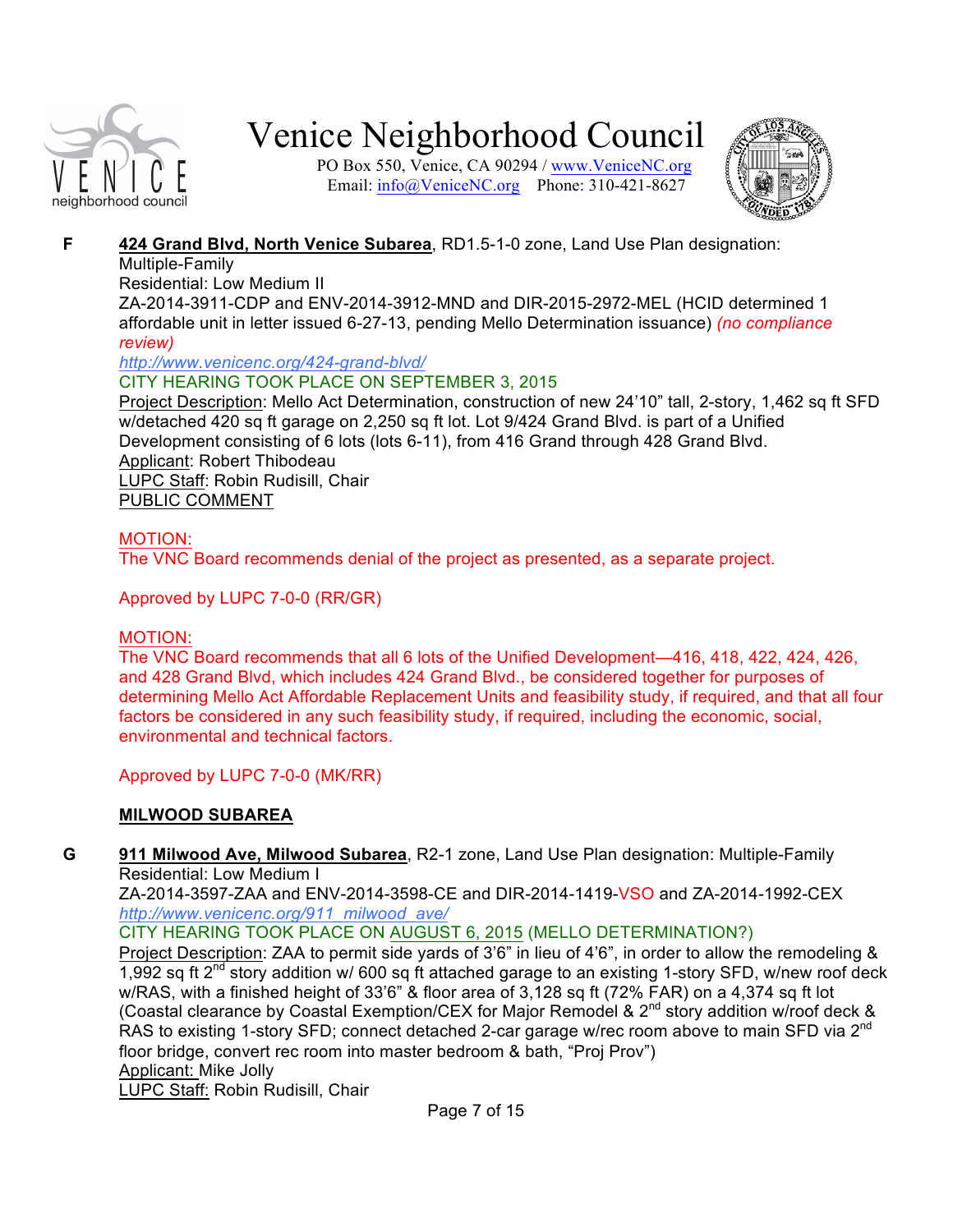

PO Box 550, Venice, CA 90294 / www.VeniceNC.org Email: info@VeniceNC.org Phone: 310-421-8627



#### PUBLIC COMMENT

MOTION: The VNC Board recommends approval of the project as presented.

#### Approved by LUPC 3-2-1 (RD/MM)

### **SILVER STRAND SUBAREA**

**H 4513 Via Dolce**, Silver Strand Subarea, R1-1 zone, Dual Permit Jurisdiction Coastal Zone, Land Use Plan designation: Single-Family Residential: Low Medium I ZA-2014-4597-CDP-ZAA-SPP and ENV-2014-4598-CE CITY HEARING Thursday September 24, 2015, 10:00 am, West L.A. Municipal Bldg,  $2^{nd}$  floor Hearing Room, 1645 Corinth Ave *http://www.venicenc.org/4513-via-dolce/*

Project Description: renovation & increase in existing SFD floor area of 736 sq ft (22%) for 1<sup>st</sup> & 2<sup>nd</sup> floors & addition to existing 3<sup>rd</sup> floor loft area (to 32'8" tall), side yard adjs to allow 3<sup>rd</sup> floor with 3'1" side yard setback (east/street side/Via Dolce) & 3'6" west side yard setback, 1'7"x 11' x 32'8" projection into the side yard (easterly, street side/Via Dolce) & 9' x 2'2" x 32' projection into the required 16'10" front yard (both projections for steel support beams), with a lot size of 3,150 sq ft & total project size of 4,058 sq ft Applicant: Brian Silveira

LUPC Staff: Robin Rudisill, Chair PUBLIC COMMENT

MOTION:

The VNC Board recommends approval of the project as presented.

Approved by LUPC 4-0-2 (RA/MK)

- **9. Announcements & Public Comment on items not on the Agenda (7:37PM -- 10 minutes)** *[No more than 1 minute per person – no Board member announcements permitted]*
- **10. Old Business** *[Discussion and possible action]*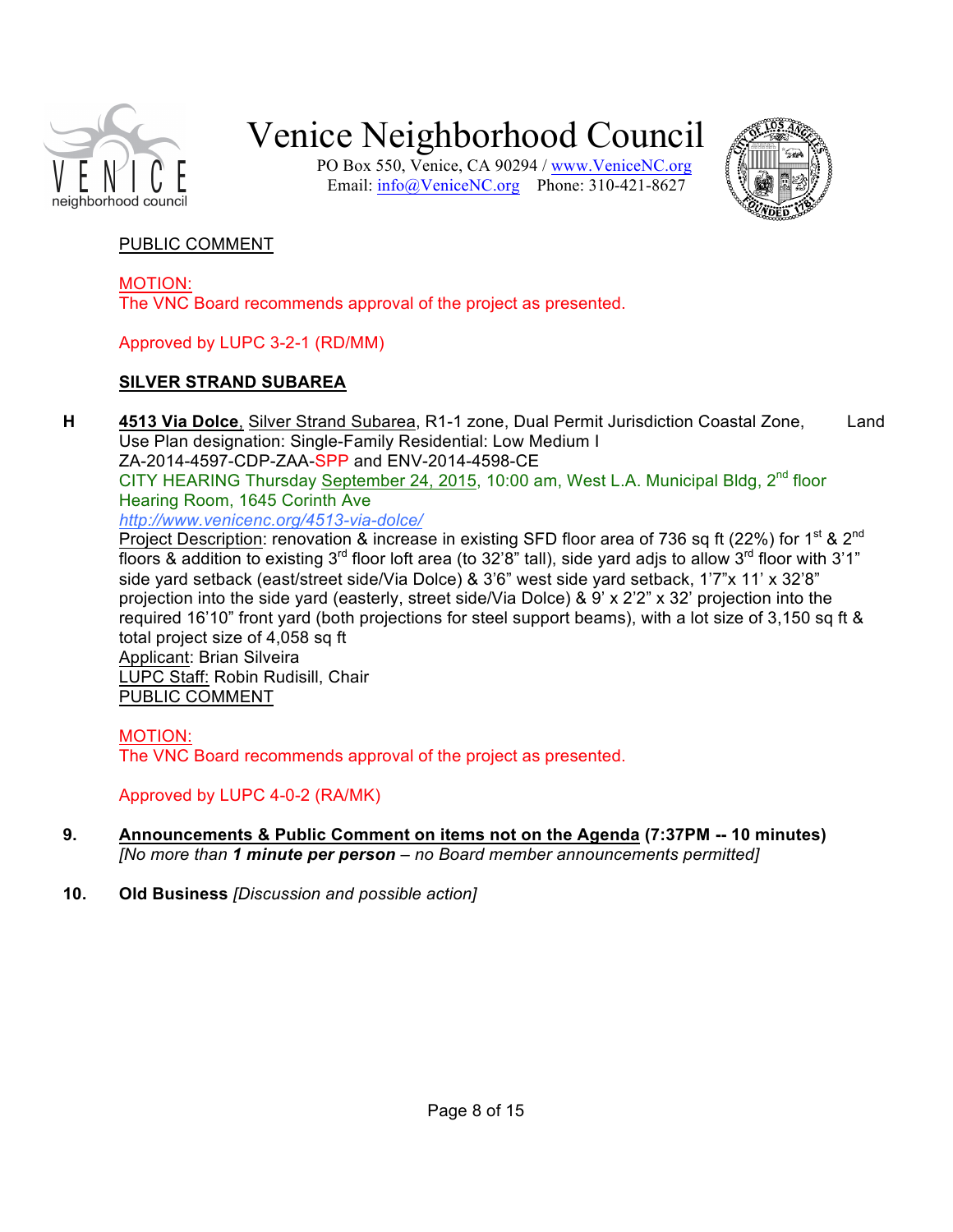

PO Box 550, Venice, CA 90294 / www.VeniceNC.org Email:  $info@V$ eniceNC.org Phone: 310-421-8627



**11. LUPC (7:50PM – 50 minutes)** Robin Rudisill on behalf of LUPC, (Chair-lupc@VeniceNC.org) *[Discussion and possible action]*

#### **OXFORD TRIANGLE SUBAREA**

**A 931 Oxford Ave, Oxford Triangle Subarea**, R1-1 zone, Land Use Plan designation: Single-Family Residential: Low **(10 minutes)**

ZA-2014-4127-CDP and ENV-2014-4128-CE and DIR-2014-3481-VSO-MEL *http://www.venicenc.org/931-oxford-ave/*

CITY HEARING TOOK PLACE ON JULY 30, 2015; CDP Determination issued on August 6, 2015, Coastal Appeal period pending, Mello Act Determination issued with VSO (not appealable) Project Description: demo of 978 sq ft existing SFD & new 25', 2-story, 3,489 sq ft SFD (70% FAR) w/attached 2-car garage & one uncovered parking space, on a 4,996 sq ft lot Applicant: Douglas Dworsky LUPC Staff: Robin Rudisill, Chair PUBLIC COMMENT

MOTION: The VNC Board recommends approval of the project as presented.

Approved by LUPC 4-2-1 (KR/MR)

### **NORTH VENICE SUBAREA**

**B 901 Pacific Ave, North Venice Subarea**, RD1.5-1 zone, Land Use Plan designation: Multiple Family Residential: Low Medium II **(10 minutes)** ZA-2014-4081-CDP-ZAD and ENV-2014-4082-EAF *(no compliance review)*

*http://www.venicenc.org/901-pacific-ave*

CITY HEARING TOOK PLACE ON SEPTEMBER 3, 2015

Project Description: Zoning Administrator Determination (ZAD) pursuant to LAMC Section 12.24- X.27 to allow the continued use & maintenance of an existing, non-conforming, approximately 4,042 sq ft, 1-story commercial building w/6 retail spaces, & changes of use from unpermitted artist studios and medical marijuana dispensary to all commercial retail uses Applicant: Robert Thibodeau LUPC Staff: Robin Rudisill, Chair PUBLIC COMMENT

#### MOTION:

The VNC Board recommends denial of the project as there is no parking and as legalizing the commercial use is an intensity of use.

Approved by LUPC 4-3-0, with the Chair breaking the 3-3 tie. (MK/GR)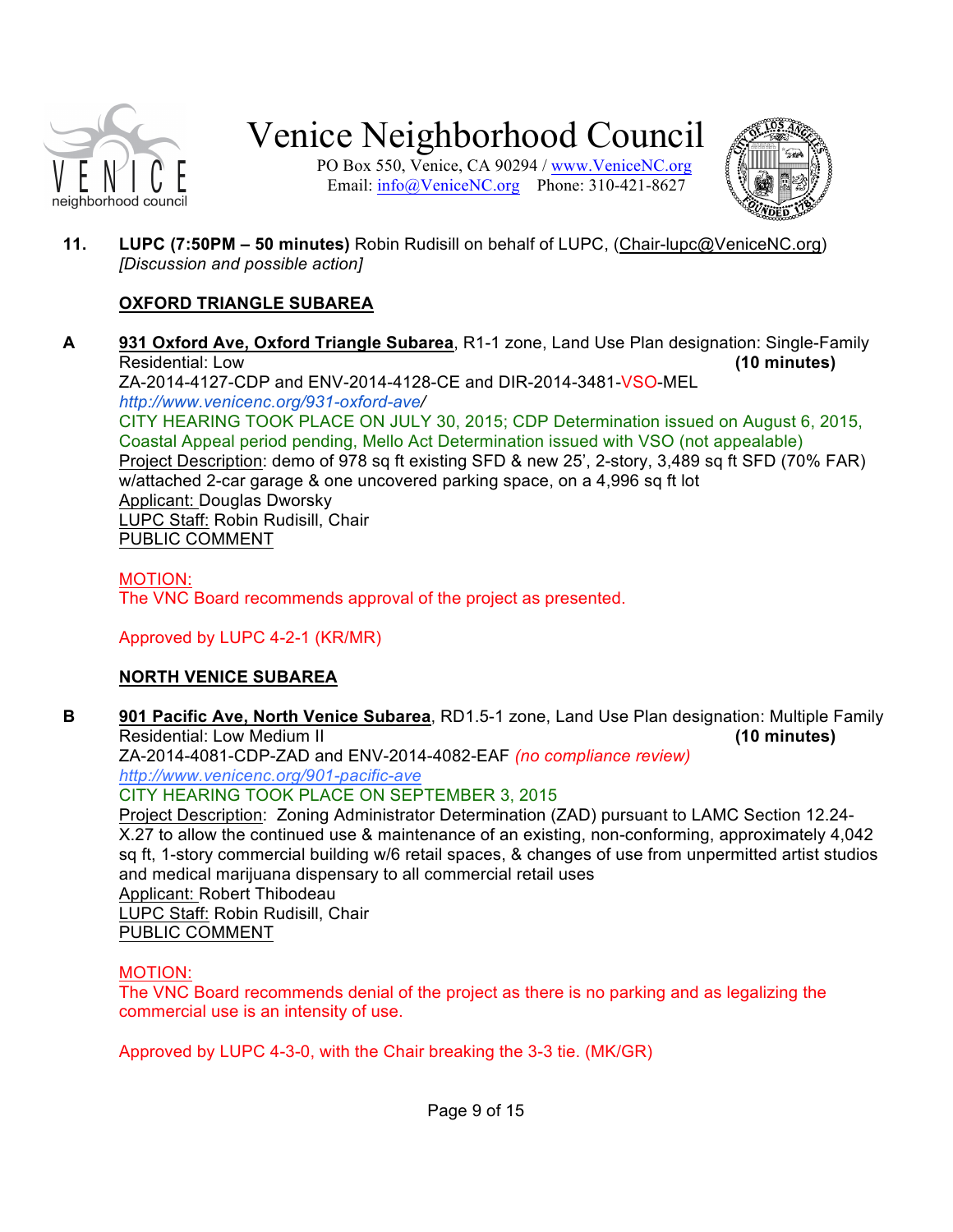

PO Box 550, Venice, CA 90294 / www.VeniceNC.org Email:  $info@V$ eniceNC.org Phone: 310-421-8627



**C 1217-1219 Cabrillo Ave, North Venice Subarea**, RD1.5-1-0 zone, Land Use Plan designation: Multiple-Family Residential: Low Medium II **(10 minutes)** ZA-2015-1473-CDP and AA-2013-3873-PMLA and ENV-2013-3872-CE (changed to ENV-2013- 3872-ND)

and DIR-2013-1784-VSO-MEL

*http://www.venicenc.org/1217-1219-cabrillo-ave/* CITY HEARING TOOK PLACE ON SEPTEMBER 9, 2015

Project Description: construction of 2 residential condominiums on one 4,950 net sq ft lot, foundation & framing already completed based on a Coastal de minimis waiver on 9-20-13 for "demo of duplex & SFD on 2 abutting 2,550 sq ft lots (lot nos. 7&8: tied), & construction of 2 attached 3-story, 35' high, 2,741 sq ft SFD's, each w/ attached 2-car garage" (110% FAR) Applicant: John Staff LUPC Staff: Robin Rudisill, Chair PUBLIC COMMENT

#### MOTION:

The VNC Board recommends denial of the CDP and PMLA for the project as presented as it does not meet the qualitative standards of the Coastal Act and the Venice Land Use Plan.

#### Approved by LUPC 3-2-2 (GR/MK)

**D 16 Park Ave, North Venice Subarea**, RD1.5-1 zone, Dual Permit Jurisdiction Coastal Zone, Land Use Plan designation: Multiple-Family Residential: Low Medium II **(10 minutes)** ZA-2014-4366-CDP-SPP & ENV-2014-4367-CE

*http://www.venicenc.org/16-park-ave/*

CITY HEARING Thursday September 17, 2015, 10:30 am, West L.A. Municipal Bldg, 2<sup>nd</sup> floor Hearing Room, 1645 Corinth Ave

Project Description: remodel & addition to existing 2,683 sq ft 2-story 2-bedroom SFD with mezzanine level (to be demolished) & roof deck (to be renovated), add new bedroom, resulting in renovated 37' (28' + 9' RAS) main house of 2,772 sq ft; demo existing detached garage & construct new detached 28', 2-story + basement, 1,771 sq ft, 3-bedroom accessory living quarters over basement/garage, all located on a 3,607 sq ft lot, with total project size of 4,543 sq ft. Applicant: Jeffrey Soler LUPC Staff: Robin Rudisill, Chair

PUBLIC COMMENT

#### MOTION:

The VNC Board recommends approval of the project, SUBJECT TO the appropriate CEQA historical review of the house, PRIOR TO any related project approvals, as it is a contributing structure.

Approved by LUPC 4-1-1 (RA/RD)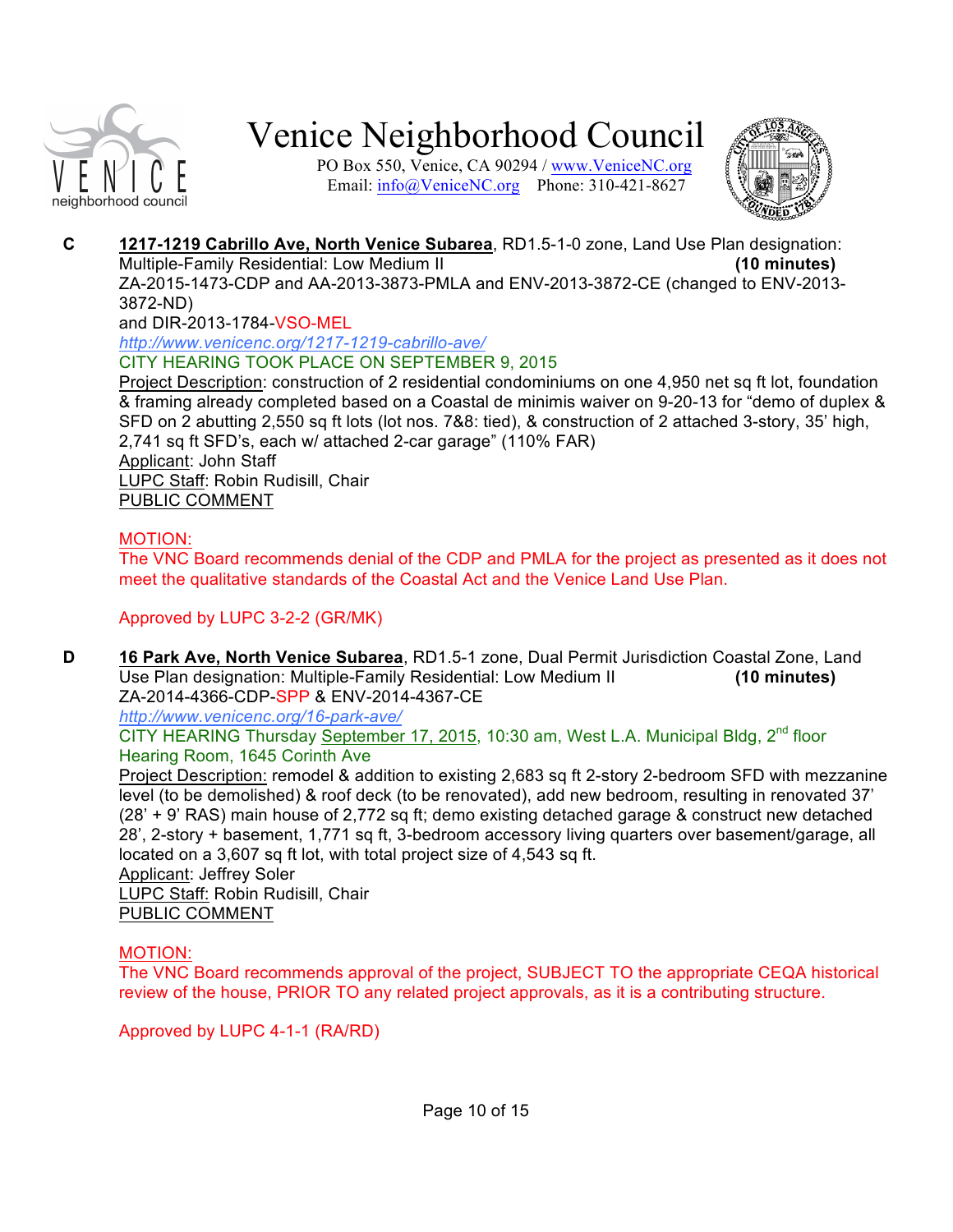

PO Box 550, Venice, CA 90294 / www.VeniceNC.org Email: info@VeniceNC.org Phone: 310-421-8627



#### **MILWOOD SUBAREA**

**E 1621 Crescent Place, Milwood Subarea**, R2-1 zone, Land Use Plan designation: Multiple-Family Residential: Low Medium I **(10 minutes)** ZA-2014-4289-ZAA and ENV-2014-4290-CE *(no compliance review) http://www.venicenc.org/1621-crescent-place/* CITY HEARING TOOK PLACE ON SEPTEMBER 10, 2015 Project Description: ZAA to permit the continued use of an existing 5-foot rear yard in lieu of the 15' rear yard otherwise required, in conjunction with the conversion of an existing breezeway into a

bridge to connect an existing SFD to an existing detached garage/accessory building (recreation room) to create one attached building, on a 4,500 sq ft lot Applicant: Robert Thibodeau LUPC Staff: Robin Rudisill, Chair PUBLIC COMMENT

#### MOTION:

The VNC Board recommends denial of the project as presented, on the grounds that the setback requested leads to a project that is too bulky and not compatible with the Scale, Mass & Character of the surrounding existing neighborhood.

Approved by LUPC 3-2-1 (MK/GR)

- **12. New Business (8:40PM – 30 minutes)** *[Discussion and possible action]*
- **A Additional Crosswalks implemented on Pacific Ave bet. Navy and Washington Ave.** Melissa Diner (melissa.diner@venicenc.org) **(5 minutes)**

**MOTION:** The Venice Neighborhood Council recommends the installation of crosswalks from Navy to Washington on Pacific Ave. Printed on road, with flashing lights or markers. There were some installed at Market street and they have since been removed. MOTION Melissa, Shelly Second Unanimously in Favor, 9-0-0 MOTION CARRIES

#### **B Street Vending CIS/Motion-Correct Version** Melissa Diner (melissa.diner@venicenc.org)

**(15 minutes)**

**MOTION:** The Venice Neighborhood Council supports street vending with the following conditions: Supports the develop of street vending district with the following considerations:

1.) Westside of Ocean Front Walk, i.e. the Free Speech Zone as defined in 42.15, is exempt from any other city street vending ordinances and will remain and be enforced as a NO VENDING ZONE and a place that solely supports oral, visual, performance, written, musical arts and free expression. 2.) Community forums held to discuss a list of items that will be allowed to be sold, guidelines, rules and designating vending districts.

Page 11 of 15 3.) As areas are designated, signs will be posted in designated areas of what items are permitted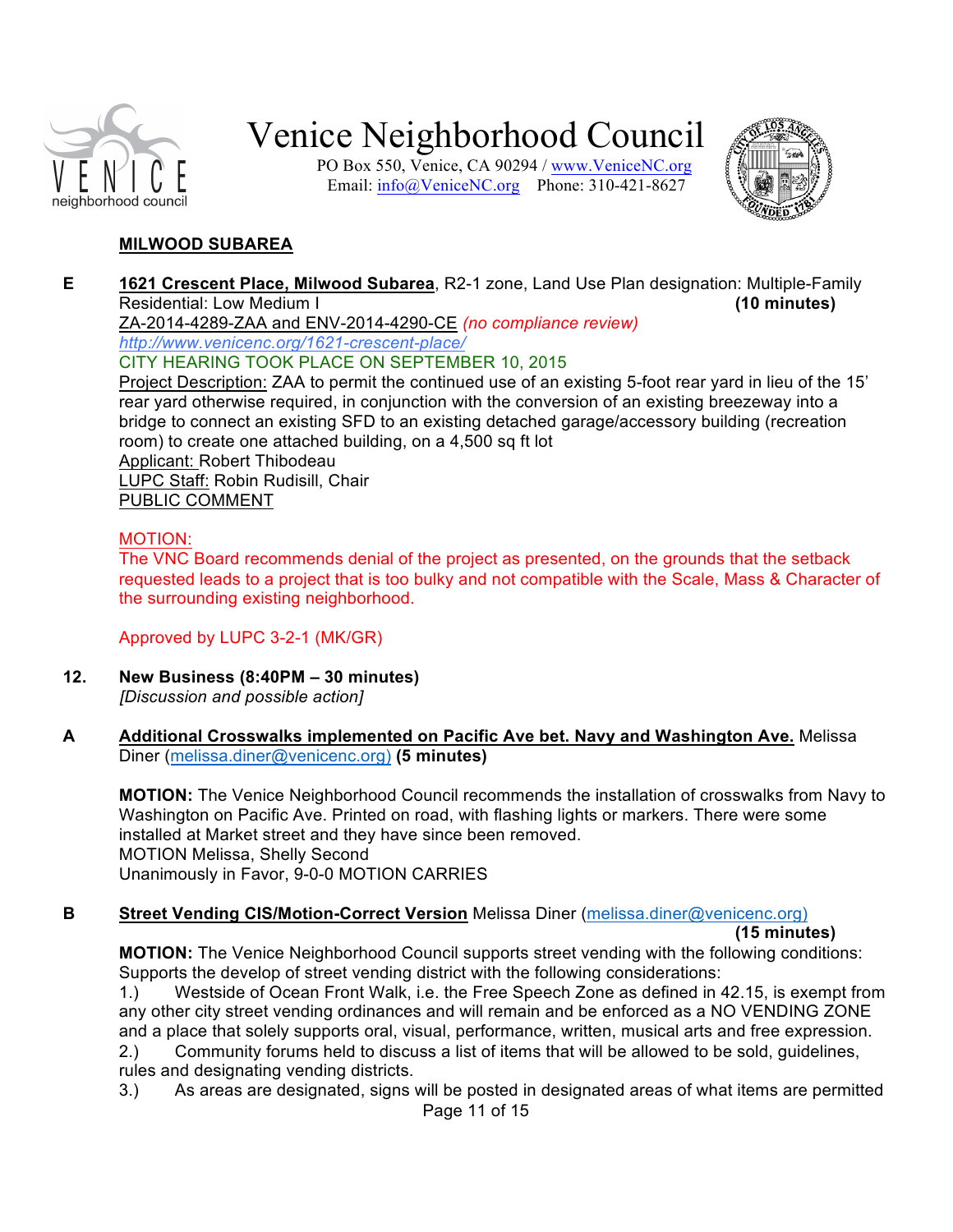

PO Box 550, Venice, CA 90294 / www.VeniceNC.org Email:  $\frac{info(@)$ VeniceNC.org Phone: 310-421-8627



to sell as to help with enforcement and define for potential street vendor owners.

4.) The city to develop an expediting non-profit entity that serves and handles all permits for the city and serves as a resource for anyone interested in street vending.

5.) Work with Rec and Parks to ensure they fulfill their current obligations and test street vending on Windward Plaza, a potential site where a portion of the plaza can be permitted and dedicated to street vending, i.e. items not permitted in 42.15 but on a designated list of items approved by the city. Other sites can be tested as well citywide.

6.) As we continue to develop a new, citywide street vending program and regulation, the city will agree to meet with Ocean Front Walk constituents in order to better understand, refine and define 42.15.

7.) Street vendor must have signed letters of support from adjacent businesses of street vendor if on public property in pre-designated areas only, i.e. a portion of Windward Plaza, etc.

- 8.) If on private property, they must have letter of support or lease from property owner.
- 9.) Must obtain all proper licenses from the city in order to operate.
- 10.) Must have business insurance.
- 11.) A list of pre approved items in which vendors may sell. (Please see number 1)
- 12.) Online sales allowed.
- 13.) Recognize indigenous wares as being sovereign, items able to be sold.
- 14.) Veterans are exempt as per code.

References: http://cityclerk.lacity.org/lacityclerkconnect/index.cfm?fa=ccfi.viewrecord&cfnumber=13- 1493

MOTION Melissa, Jodi Second MOTION CARRIES Unanimously 8-0-0

#### **C Motion in support of Council File 14-1635-S2 with amendments** Marc Saltzberg (VP@venicenc.org) **(35 minutes)**

**Public Comment:** 20 minutes – 1 minute per person, no ceding of time to others. **Board Discussion:** 15 minutes

*\*\*\*If discussion does not conclude, motion discussion and vote will roll over to October's board meeting\*\*\**

"*Motion in support of Council File 14-1635-S2 with amendments*" was debated separately by the VNC's Neighborhood Committee (8/27/15 - passed by a vote of 11-0) and Land Use and Planning Committee (on 8/24/15 – passed by a vote of 6-0-0). The two versions had differences; a single motion was created by the Chairs of the committees that carefully reflected the original motions passed by their respective committees.

#### **Motion in support of Council File 14-1635-S2 with amendments**

The Venice Neighborhood Council thanks Council members Bonin, Koretz and Wesson for their short-term rentals motion (Council File: 14-1635-S2) and for taking this important step toward reining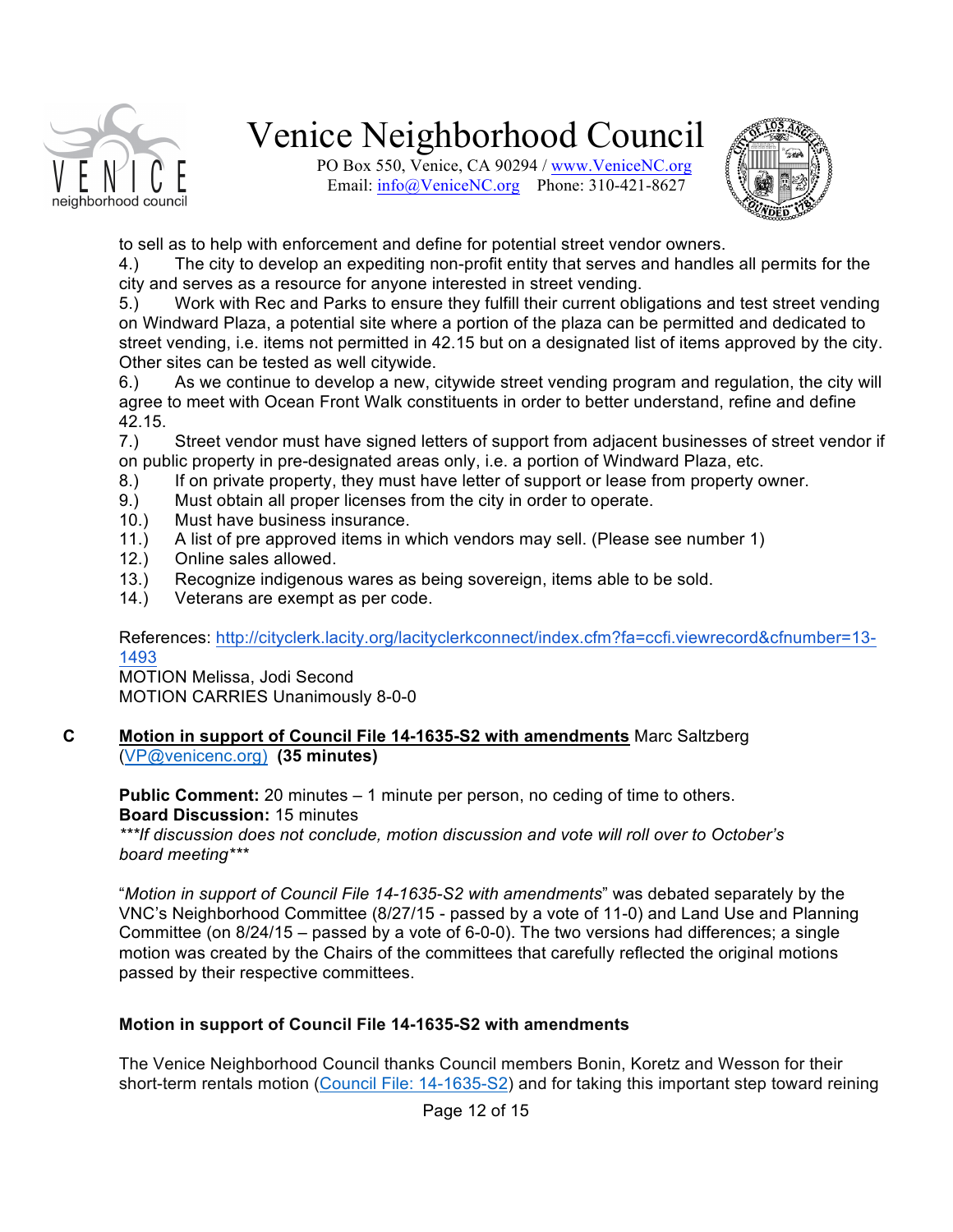

PO Box 550, Venice, CA 90294 / www.VeniceNC.org Email:  $info@V$ eniceNC.org Phone: 310-421-8627



in the proliferation of commercial short-term rentals that have impacted the affordable housing stock in Venice and the quality of life in our neighborhoods. We appreciate the goal of differentiating sharing of a primary residence from commercial exploitation and the Council's responsiveness to our prior motions regarding this issue.

**Whereas:** Venice is the City's most severely impacted neighborhood in Los Angeles, with 1,118 nonowner-occupied short-term rentals (STRs), while approximately 822 more, non-duplicate, entire apartments or homes are listed on the other 22 on-line platforms serving Venice, and we are losing affordable and Rent Stabilized housing to STRs at an alarming rate<sup>1</sup>, and

**Whereas:** STRs are impacting the quality of life in neighborhoods throughout Los Angeles and City enforcement and regulation is urgently needed, and

**Whereas:** City Council Motion 14-1635-S2:

- Authorizes a host to rent all or part of their primary residence to short-term visitors, permitting someone to rent a spare room, a back house, or even their own home while they are out of town.
- Prohibits hosts from renting units or buildings that are not their primary residence or are units covered by the Rent Stabilization Ordinance (RSO), forbidding speculators from creating a syndicate of short-term rental properties, and prohibiting the loss of valuable rental housing stock.

**Therefore, be it Resolved**, the Venice Neighborhood Council supports the concept of owneroccupied home sharing and asks that the first bullet of Motion 14-1635-S2 above be modified to say:

Authorizes a host to rent all or part of their primary residence to short-term visitors, permitting someone to rent a spare room or a back house, or even their own home while they are out of town so long as the owner also occupies the house.

We urge Council members Bonin, Koretz, Wesson and the entire City Council to take additional assertive actions to protect our endangered affordable housing and RSO housing stock, and to protect home sharing from speculators and profiteers who are undermining its success. We ask that the City immediately begin enforcing current zoning and occupancy laws that outlaw short-term rentals for fewer than 30 days in residential neighborhoods

The Venice Neighborhood Council further suggests that while motion 14-1635-S2 is a positive step forward, it is incomplete as written because it does not include suggestions to enhance regulation and enforcement of STRs. We suggest the following list of recommendations be reviewed for inclusion in any final ordinance (see list below and linked report "Suggestions from the Venice Neighborhood Council on Regulating Short-Term Rentals at www.venicenc.org/wpcontent/uploads/2012/09/150903\_Attachment\_Motion-CIS\_14-1635-S2\_ShortTermRentals.pdf). We

 $1$ Roy Samaan,LAANE Policy Brief: Short--Term Rentals and Los Angeles' Lost Housing, July, 2014, supplement to "Airbnb, Rising Rent, and the Housing Crisis in Los Angeles," (LAANE, 2014)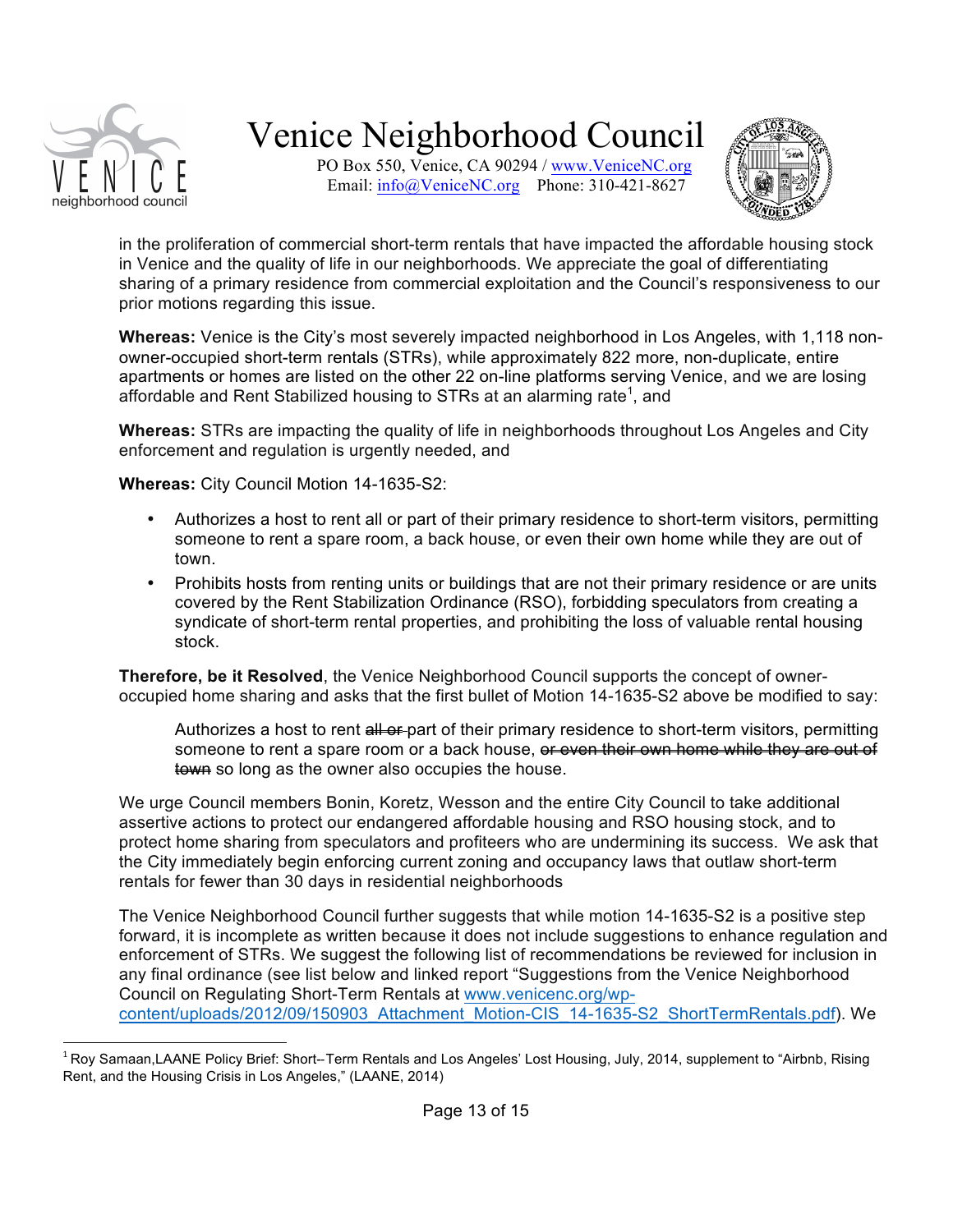

PO Box 550, Venice, CA 90294 / www.VeniceNC.org Email:  $info@V$ eniceNC.org Phone: 310-421-8627



further suggest that this list be expanded through a series of regional meetings to be held throughout the City to gather additional input.

Any new ordinance regulating Short Term Rentals should include the following (Click www.venicenc.org/wp-content/uploads/2012/09/150903\_Attachment\_Motion-CIS\_14-1635- S2 ShortTermRentals.pdf to see attached report with details regarding the following items):

- 1. Must be primary residence, owner occupied required
- 2. No grandfathering or amnesty for existing STRs and de facto "hotels"
- 3. No rent stabilized properties (RSO properties) should be permitted to operate as a STR
- 4. Mello Act provisions must be strictly adhered to
- 5. No conversions to "legal hotels" or "corporate housing" of residentially zoned, rent stabilized apartment buildings and multi-unit properties
- 6. Neighborhood specific density caps
- 7. Posting of STR contact information
- 8. Parking for STR occupants
- 9. STRs must comply with applicable noise ordinances
- 10. Health and Safety Regulations
- 11. Eviction and remedies available to Home-Sharers
- 12. Protection of Home-Sharing service workers
- 13. A New STR Oversight Department should be created within the City to unify STR permitting, collection of fees (including TOT) and enforcement of STR regulations
- 14. An STR permit should be required for the operation of an STR
- 15. A Home-Sharing/STR Enforcement Unit should be created
- 16. Owners and/or Third-Party Service Agents of all STR units to be offered for rental must report monthly
- 17. STRs listed for rental shall include their Permit Number in advertisements
- 18. Fines for operating an STR without a permit, non-payment of STR TOT and non-reporting
- 19. Tiered Performance Standards
- 20. Citizens will be allowed the Right of Private action
- **13. Treasurers Report (9:30PM - 3 minutes)** Hugh Harrison on behalf of Budget & Finance Committee, (Treasurer@VeniceNC.org) [Discussion and possible action] **[EXHIBIT]**
- **A MOTION:** The Venice Neighborhood Council approves the attached Monthly Expenditure Reports for August 2015.

This motion was approved 3-0-0 by the Budget and Finance Committee on September 1, 2015.

**B MOTION:** The Venice Neighborhood Council approves a second booth for the Annual Abbot Kinney Festival and allocates up to \$350 for the cost. This motion was approved 3-0-0 by the Budget and Finance Committee on September 1, 2015.

#### **14. Board Member Comments on subject matters within the VNC jurisdiction (9:33PM - 5 minutes)**